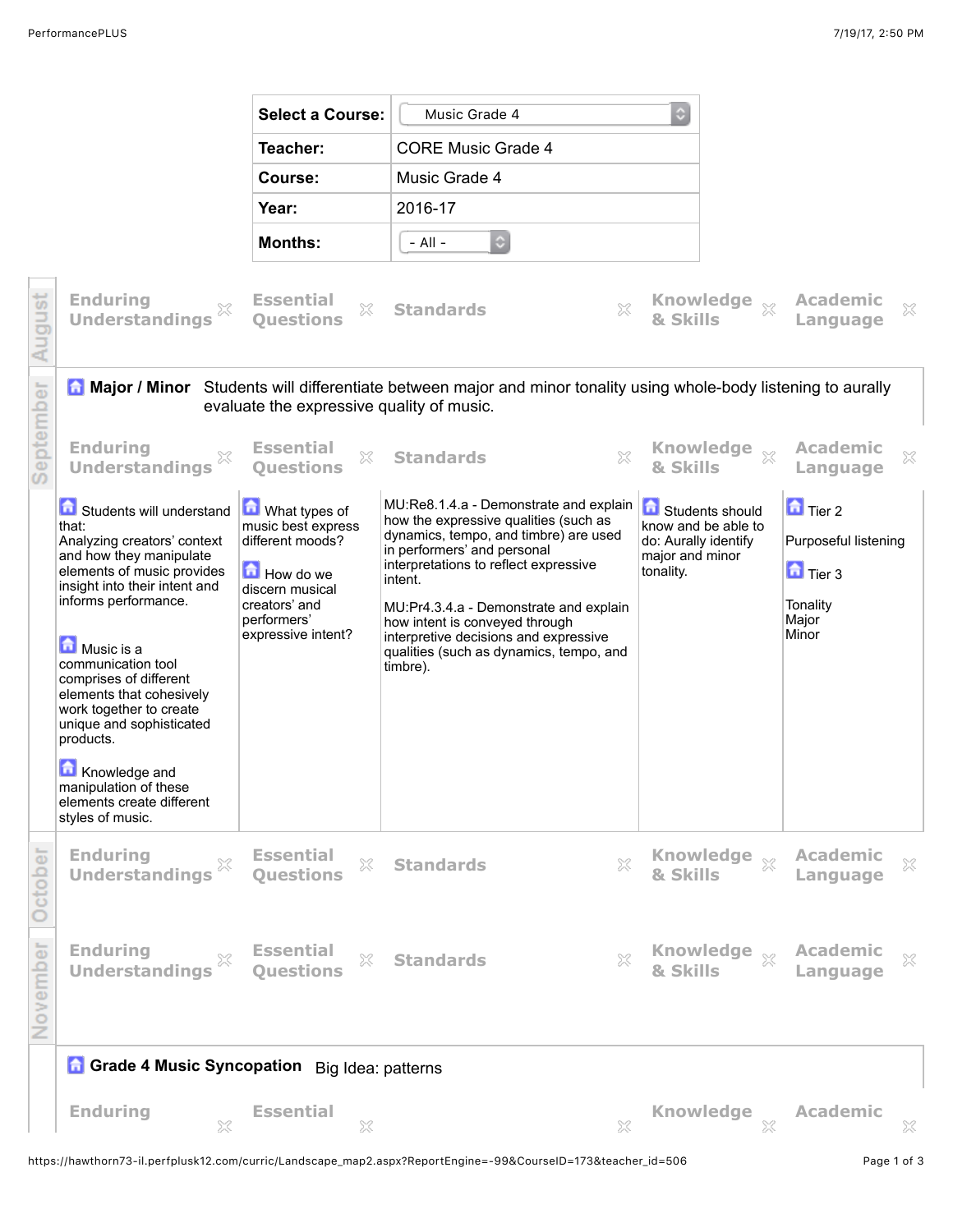|                     | <b>Understandings</b>                                                                                                                                                                                                                                                                      | <b>Questions</b>                                                                                                                                                         | <b>Standards</b>                                                                                                                                                                                                                                                                                                                                                                                                                                                                                                                                                                                                                                                                                                                                                                                    | & Skills                                                                                                                                                                                                   | Language                                                                                                            |
|---------------------|--------------------------------------------------------------------------------------------------------------------------------------------------------------------------------------------------------------------------------------------------------------------------------------------|--------------------------------------------------------------------------------------------------------------------------------------------------------------------------|-----------------------------------------------------------------------------------------------------------------------------------------------------------------------------------------------------------------------------------------------------------------------------------------------------------------------------------------------------------------------------------------------------------------------------------------------------------------------------------------------------------------------------------------------------------------------------------------------------------------------------------------------------------------------------------------------------------------------------------------------------------------------------------------------------|------------------------------------------------------------------------------------------------------------------------------------------------------------------------------------------------------------|---------------------------------------------------------------------------------------------------------------------|
| <b>December</b>     | <b>Example 1</b> Rhythms are divisions of $\boxed{1}$ How does the<br>the beat.<br>Syncopation is an<br>uneven rhythm with a note in<br>between the beat.<br>Student will connect to<br>mathematics by<br>understanding the<br>mathematical relationships<br>and fractions in this rhythm. | understanding the<br>structure and context<br>of musical works<br>inform performance?                                                                                    | MU:Pr4.2.4.a - Demonstrate<br>understanding of the structure and the<br>elements of music (such as rhythm,<br>pitch, and form) in music selected for<br>performance.<br>MU:Pr4.2.4.b - When analyzing selected<br>music, read and perform using iconic<br>and/or standard notation.<br>MU:Pr5.1.4.a - Apply teacher-provided<br>and collaboratively-developed criteria<br>and feedback to evaluate accuracy and<br>expressiveness of ensemble and<br>personal performances.<br>MU:Pr5.1.4.b - Rehearse to refine<br>technical accuracy and expressive<br>qualities, and address performance<br>challenges.<br>MU:Re7.2.4.a - Demonstrate and explain<br>how responses to music are informed by<br>the structure, the use of the elements of<br>music, and context (such as social and<br>cultural). | Students will<br>experience this<br>rhythm through<br>listening.<br>Students will be<br>able to identify this<br>rhythm.<br>Students will be<br>able to perform this<br>rhythm in a variety of<br>mediums. | Tier 2: fractions<br>uneven<br>$\mathbf{\hat{a}}$ Tier 3:<br>syncopation<br>quarter note<br>eighth note<br>off-beat |
| January             | <b>Enduring</b><br><b>Understandings</b>                                                                                                                                                                                                                                                   | <b>Essential</b><br>X<br><b>Ouestions</b>                                                                                                                                | $\gtrsim$<br><b>Standards</b>                                                                                                                                                                                                                                                                                                                                                                                                                                                                                                                                                                                                                                                                                                                                                                       | <b>Knowledge</b><br>$\chi$<br>& Skills                                                                                                                                                                     | <b>Academic</b><br>X<br>Language                                                                                    |
| February            | <b>Enduring</b><br><b>Understandings</b>                                                                                                                                                                                                                                                   | <b>Essential</b><br>X<br><b>Questions</b>                                                                                                                                | <b>Standards</b><br>X                                                                                                                                                                                                                                                                                                                                                                                                                                                                                                                                                                                                                                                                                                                                                                               | <b>Knowledge</b><br>$\chi$<br>& Skills                                                                                                                                                                     | <b>Academic</b><br>X<br>Language                                                                                    |
| $\frac{1}{2}$<br>Σã | <b>A</b> Question / Answer (Improvisation)                                                                                                                                                                                                                                                 |                                                                                                                                                                          | Students will understand what it means to create an original improvised<br>response to a musical question using various expressive elements of music.                                                                                                                                                                                                                                                                                                                                                                                                                                                                                                                                                                                                                                               |                                                                                                                                                                                                            |                                                                                                                     |
|                     | <b>Enduring</b><br>X<br><b>Understandings</b>                                                                                                                                                                                                                                              | <b>Essential</b><br>X<br><b>Ouestions</b>                                                                                                                                | $\gtrsim$<br><b>Standards</b>                                                                                                                                                                                                                                                                                                                                                                                                                                                                                                                                                                                                                                                                                                                                                                       | <b>Knowledge</b><br>$\chi$<br>& Skills                                                                                                                                                                     | <b>Academic</b><br>×<br>Language                                                                                    |
|                     | Students will understand<br>that:<br>The creative ideas.<br>concepts, and feelings that<br>influence musicians' work<br>emerge from a variety of<br>sources.<br><b>Performers make</b><br>interpretive decisions based<br>on their understanding of<br>context and expressive              | How do musicians<br>generate creative<br>ideas?<br>How do musicians<br>make creative<br>decisions?<br>How do musicians<br>improve the quality of<br>their creative work? | MU:Cr1.1.4.a - Improvise rhythmic,<br>melodic, and harmonic ideas, and<br>explain connection to specific purpose<br>and context (such as social and cultural).                                                                                                                                                                                                                                                                                                                                                                                                                                                                                                                                                                                                                                      | Students should<br>know and be able to<br>do:<br>With limited guidance,<br>create musical ideas<br>such as answering a<br>musical question for a<br>specific purpose.                                      | $\Box$ Tier 2<br>Echo<br>Response<br>Question<br>Answer<br>$\Box$ Tier 3<br>Improvisation                           |
| April               | intent.<br><b>Enduring</b><br><b>Understandings</b>                                                                                                                                                                                                                                        | <b>Essential</b><br>X<br><b>Ouestions</b>                                                                                                                                | X<br><b>Standards</b>                                                                                                                                                                                                                                                                                                                                                                                                                                                                                                                                                                                                                                                                                                                                                                               | <b>Knowledge</b><br>$\chi$<br>& Skills                                                                                                                                                                     | Academic<br>X<br>Language                                                                                           |